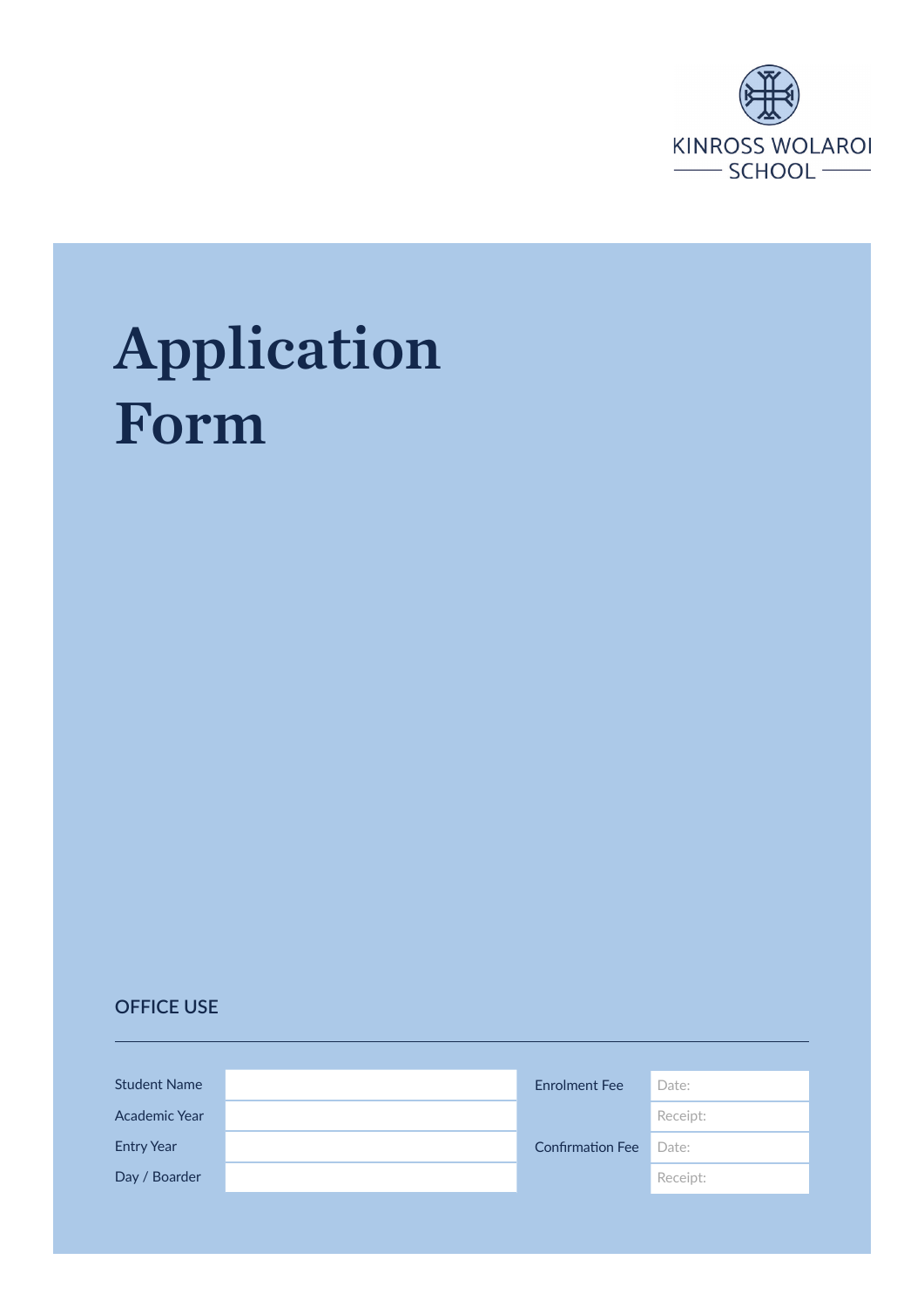# **STUDENT DETAILS**

| Surname                                  |                                                                       |                                |                                                                                          |                                                                                                                                                                                                                                     |  |
|------------------------------------------|-----------------------------------------------------------------------|--------------------------------|------------------------------------------------------------------------------------------|-------------------------------------------------------------------------------------------------------------------------------------------------------------------------------------------------------------------------------------|--|
| Given names                              |                                                                       |                                |                                                                                          |                                                                                                                                                                                                                                     |  |
| Preferred name (known as)                |                                                                       |                                |                                                                                          |                                                                                                                                                                                                                                     |  |
| Religious denomination                   |                                                                       |                                |                                                                                          |                                                                                                                                                                                                                                     |  |
| Date of birth                            |                                                                       |                                | Please provide a copy of the student's birth certificate.                                |                                                                                                                                                                                                                                     |  |
| Current age                              |                                                                       |                                |                                                                                          |                                                                                                                                                                                                                                     |  |
| Gender                                   |                                                                       |                                |                                                                                          |                                                                                                                                                                                                                                     |  |
| Nationality                              |                                                                       |                                |                                                                                          |                                                                                                                                                                                                                                     |  |
| Country of birth                         |                                                                       |                                |                                                                                          |                                                                                                                                                                                                                                     |  |
| Language/s spoken at home                |                                                                       |                                |                                                                                          |                                                                                                                                                                                                                                     |  |
| Present school and location (if any)     |                                                                       |                                |                                                                                          |                                                                                                                                                                                                                                     |  |
| Is the student of Aboriginal or          | <b>No</b><br>$($ )<br>Yes, Aboriginal<br>( )                          | $\rightarrow$                  | Does the student's mother or father identify as<br>Aboriginal or Torres Strait Islander? |                                                                                                                                                                                                                                     |  |
| Torres Strait Islander origin?           | Yes, Torres Strait Islander                                           | $\rightarrow$                  | () Mother                                                                                | Father                                                                                                                                                                                                                              |  |
| The student is an<br>Australian citizen? | Australian Citizen<br><b>Permanent Resident</b><br>Temporary Resident | $\rightarrow$<br>$\rightarrow$ |                                                                                          | All non-Australian Citizens must provide a copy of the<br>student's passport and evidence of residency. A copy of<br>any applicable Visas must be provided, including Visas<br>issued to a parent under which a student is covered. |  |

### **YEAR OF ENTRY**

| Proposed calendar year of entry                   |                                                                                  |                                                                                     | For example, 2025.                   |
|---------------------------------------------------|----------------------------------------------------------------------------------|-------------------------------------------------------------------------------------|--------------------------------------|
| Proposed entry term                               |                                                                                  |                                                                                     | For example, Term 1, Term 2 etc.     |
| Year level at time of entry $\binom{1}{2}$ Year 2 | Pre-Kinder<br>() Kindergarten<br>Year 1<br>Year 3<br>$\bigcirc$ Year 4<br>Year 5 | Year 6<br>$()$ Year 7<br>◯ Year 8<br>◯ Year 9<br>$()$ Year 10<br>$\bigcirc$ Year 11 |                                      |
| Day or Boarding Student                           | Day Student                                                                      | <b>Boarding Student</b>                                                             | Boarding available from Year 7 only. |

#### **PRE-KINDER APPLICATIONS**

Pre-Kinder caters for children in the year before Kindergarten entry. Your child must be 4 years of age before the 30th April in the proposed year of entry.

 $\bigcirc$  I confirm that my child will be 4 years of age before the 30th April in the proposed year that they will be attending Pre-Kinder.

| Days requested                                                                                                | Mondays<br>Tuesdays<br>() Wednesdays<br>Thursdays<br>Fridays                                                                                                                                              | It is the school's policy that a student attends Pre-Kinder<br>for a minimum of 2 days up to 5 days a week. Please<br>note that days requested are not guaranteed. Days will<br>be advised at the time of enrolment confirmation. |
|---------------------------------------------------------------------------------------------------------------|-----------------------------------------------------------------------------------------------------------------------------------------------------------------------------------------------------------|-----------------------------------------------------------------------------------------------------------------------------------------------------------------------------------------------------------------------------------|
| Do you intend for your child to<br>continue their schooling at Kinross<br>Wolaroi School following Pre-Kinder | () Enrolment is for Pre-Kinder only<br>I would like my child to attend<br>Pre-Kinder and continue through to<br>Kindergarten at KWS<br>would like my child to attend<br>Pre-Kinder and then return to KWS | Please indicate the year level and entry year that<br>you would like your child to return to KWS:<br>Year level:                                                                                                                  |
|                                                                                                               | later in their schooling $\rightarrow$                                                                                                                                                                    | Entry year:                                                                                                                                                                                                                       |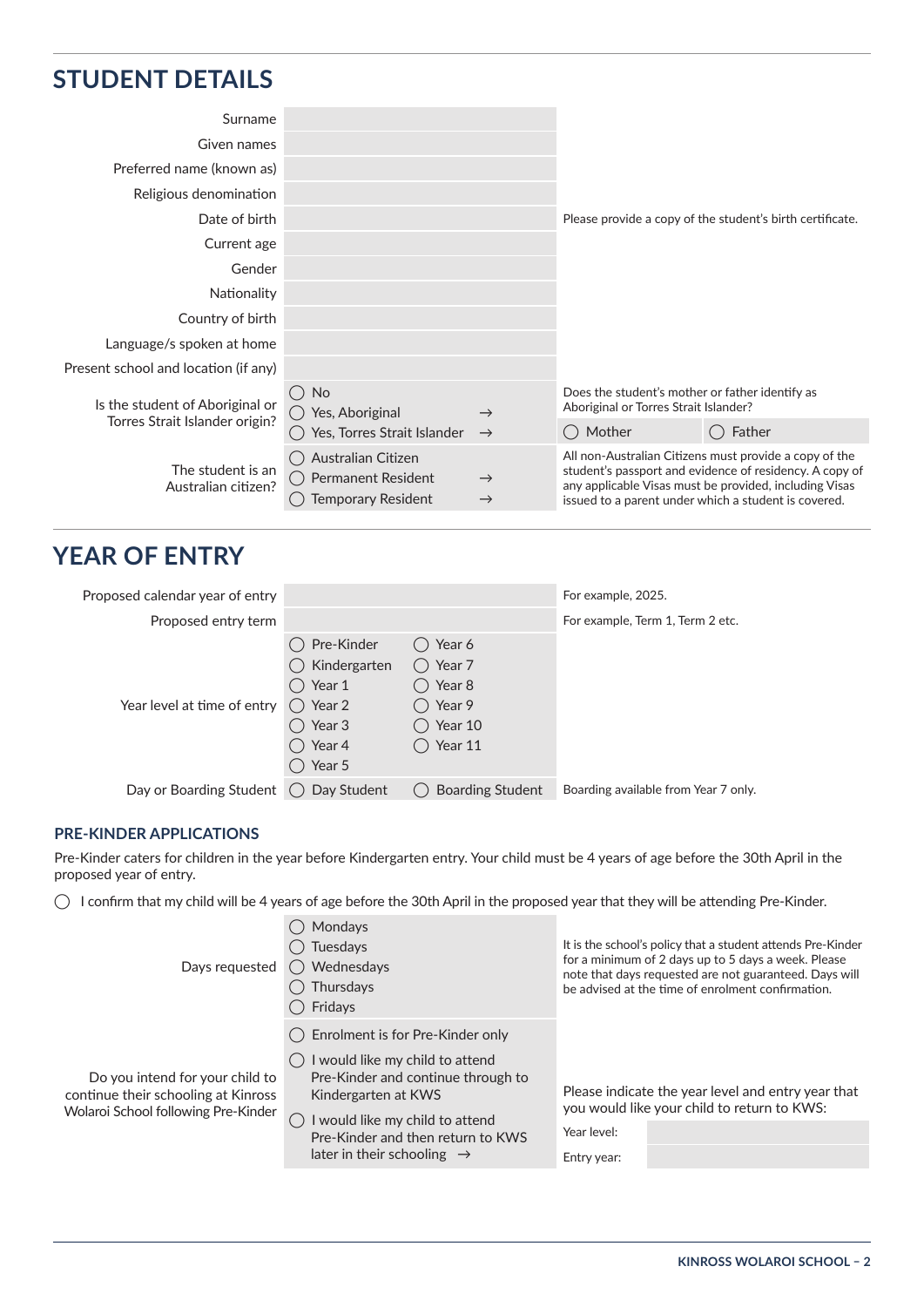# **SCHOOL RELATIONSHIPS**

Siblings enrolled (current)

Siblings enrolled (past)

Other family connections:

Are either of the  $\left\langle \right\rangle$  Yes, Caregiver 1 Caregivers an Ex-Student? ( Yes, Caregiver 2

Years: Years:

Other name: Other name:

# **PARENT/GUARDIAN/CAREGIVER DETAILS**

|                                                                                              | <b>CAREGIVER 1</b>                                                                                            |                                                                                              |                           | <b>CAREGIVER 2</b>                                     |                                                                            |  |
|----------------------------------------------------------------------------------------------|---------------------------------------------------------------------------------------------------------------|----------------------------------------------------------------------------------------------|---------------------------|--------------------------------------------------------|----------------------------------------------------------------------------|--|
| Tick if this is the primary contact for<br>communication regarding the enrolment<br>process. |                                                                                                               | Tick if this is the primary contact for<br>communication regarding the enrolment<br>process. |                           |                                                        |                                                                            |  |
| Title                                                                                        |                                                                                                               |                                                                                              |                           |                                                        |                                                                            |  |
| Surname                                                                                      |                                                                                                               |                                                                                              |                           |                                                        |                                                                            |  |
| Given names                                                                                  |                                                                                                               |                                                                                              |                           |                                                        |                                                                            |  |
| Preferred name (known as)                                                                    |                                                                                                               |                                                                                              |                           |                                                        |                                                                            |  |
| Relation to student                                                                          | Father<br>$\left( \quad \right)$<br>Step-Father<br>Father's Partner<br>( )<br><b>Foster Carer</b><br>Guardian | Mother<br>Step-Mother<br>Mother's Partner<br>Case Worker<br>Other                            | Father<br>( )<br>Guardian | Step-Father<br>Father's Partner<br><b>Foster Carer</b> | Mother<br>$($ )<br>Step-Mother<br>Mother's Partner<br>Case Worker<br>Other |  |
| Preferred email                                                                              |                                                                                                               |                                                                                              |                           |                                                        |                                                                            |  |
| Residential address                                                                          |                                                                                                               |                                                                                              |                           |                                                        |                                                                            |  |
|                                                                                              | Suburb                                                                                                        |                                                                                              | Suburb                    |                                                        |                                                                            |  |
|                                                                                              | <b>State</b>                                                                                                  | Postcode                                                                                     | <b>State</b>              |                                                        | Postcode                                                                   |  |
| Postal address                                                                               |                                                                                                               |                                                                                              |                           |                                                        |                                                                            |  |
| (if different to above)                                                                      | Suburb                                                                                                        |                                                                                              | Suburb                    |                                                        |                                                                            |  |
|                                                                                              | <b>State</b>                                                                                                  | Postcode                                                                                     | <b>State</b>              |                                                        | Postcode                                                                   |  |
| Home phone number                                                                            |                                                                                                               |                                                                                              |                           |                                                        |                                                                            |  |
| Mobile number                                                                                |                                                                                                               |                                                                                              |                           |                                                        |                                                                            |  |
| Employer name                                                                                |                                                                                                               |                                                                                              |                           |                                                        |                                                                            |  |
| Profession/Occupation                                                                        |                                                                                                               |                                                                                              |                           |                                                        |                                                                            |  |

## **LIVING ARRANGEMENTS**

| Who does the student currently live with?                                                                           | Both caregivers<br>$\bigcirc$ Caregiver 1<br>Caregiver 2 |       | Other, please specify<br>person/s and address: |
|---------------------------------------------------------------------------------------------------------------------|----------------------------------------------------------|-------|------------------------------------------------|
| With whom does the School communicate<br>regarding day to day matters?                                              | Both caregivers<br>$\bigcirc$ Caregiver 1<br>Caregiver 2 |       | Other, please specify<br>person/s and address: |
| Please list any special circumstances (eg. court orders)<br>of which the School should be aware. Copies of relevant |                                                          |       |                                                |
| parenting orders should be attached.                                                                                |                                                          |       |                                                |
| Person to whom accounts are to be sent:                                                                             | Name                                                     |       |                                                |
|                                                                                                                     | Address                                                  |       |                                                |
|                                                                                                                     | Suburb                                                   | State | Postcode                                       |
|                                                                                                                     |                                                          |       |                                                |